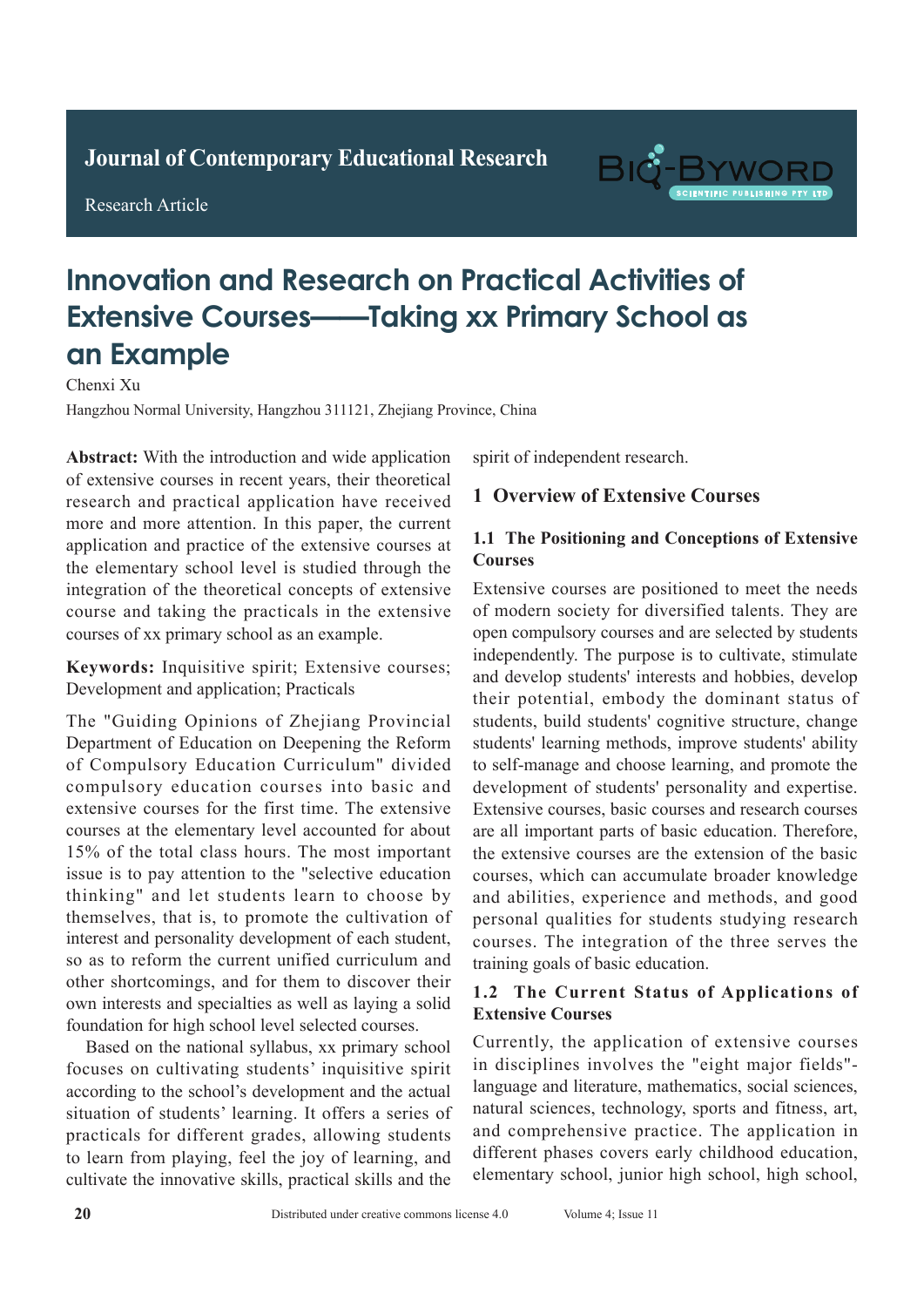and intermediate and advanced vocational education.

Throughout the current academic research, such as "Modern Transformation and Innovation of Traditional Cultural Classics-Taking the Development of Extensive Courses on "The Analects" as an Example $"^{[1]}$  explored the application of extensive courses in the teaching of Chinese language in junior middle schools; "Development and Implementation of Regional Culture and Literature Extensive Courses — Taking "Walking into Tongxiang Cultural Celebrities" as an example $\mathbf{u}^{[2]}$  explored the implementation of Chinese extensive courses from the perspective of Chinese language teaching; "Examples of Ways to Develop Extensive Courses on Mathematics"<sup>[3]</sup> discusses development and application of primary school mathematics extensive courses; "Construction and Implementation of Extensive Courses for Scientific and Technological Activities"<sup>[4]</sup> analyzed the development and implementation of extensive courses in the field of elementary school social sciences; " Research on the Development and Practice of English Picture Book Extensive Course Based on Subject Core Literacy "[5] analyzed the teaching practice of middle school English extensive courses, and etc. These papers discussed the development and application of extensive courses from different subjects and different grades, which not only provided theoretical guidance for teaching practice, conduct feasibility analysis, but also evaluate and summarize teaching practice, check for deficiencies, and lay a solid foundation for improving subject teaching.

Extensive courses are widely accepted currently, and were first proposed and implemented in Shanghai in China. In 2004, the curriculum requirements for ordinary primary and secondary schools in Shanghai proposed that "school curricula consist of basic courses, extensive courses, and research courses", and demanded requirements and explanations for different courses respectively, emphasizing on the limiting extensive courses and independent extension courses.

Since then, extensive courses have been widely implemented in primary and secondary schools in Zhejiang Province. In the second part, this paper will take an unnamed primary school in Hangzhou as an example to analyze its extensive courses and make correct teaching evaluations, in order to provide inspiration for the development and implementation of extensive courses.

### **2 Overview on the Implementation of Extensive Courses in xx Primary School**

While doing a good job in basic course teaching, xx primary school also pays attention to the building of extensive courses, and designs different comprehensive practical's for different grades to cultivate students' self-learning and inquisitive spirit.

#### **2.1 Basic Conceptions and Goals**

The basic concept of the development of xx elementary school extensive courses is based on the "Guiding Opinions on the Construction of Compulsory Education Extensive Courses" issued by the Zhejiang Provincial Department of Education. It focuses on the diversity, hierarchy, comprehensiveness and practicality of course building, and develops courses independently based on categories, focusing on instilling moral and educating people, optimizing the school curriculum structure, improving students' interest in learning and comprehensive practice, fully promoting quality education, and achieving all-round and individualistic development of students.

The goal of the xx primary school's extensive courses is to cultivate students' ideological character, core literacy and curriculum standards for various subjects, develop part of the national and local curriculum, and improve the basic courses as extensive courses. On this basis, clearly guide ideology, teaching goals and content framework to stimulate students' interest in learning and cultivate students' ability to learn and explore independently.

#### **2.2 Specific Design and Implementation**

The xx elementary school extensive courses are divided into three categories: the first is knowledge extension courses, the second is sports and arts specialty courses, and the third is practical courses. This paper will take practical courses as an example for analysis.

Practical courses aim to cultivate and strengthen students' sense of social responsibility, inquisitive spirit and practical skills, guide students to experience life, explore nature, and understand society, so as to cultivate students' hands-on practice, scientific research, unity and cooperation and the ability to serve the society.

Therefore, xx has designed practicals of different natures for different grades --- the theme of the first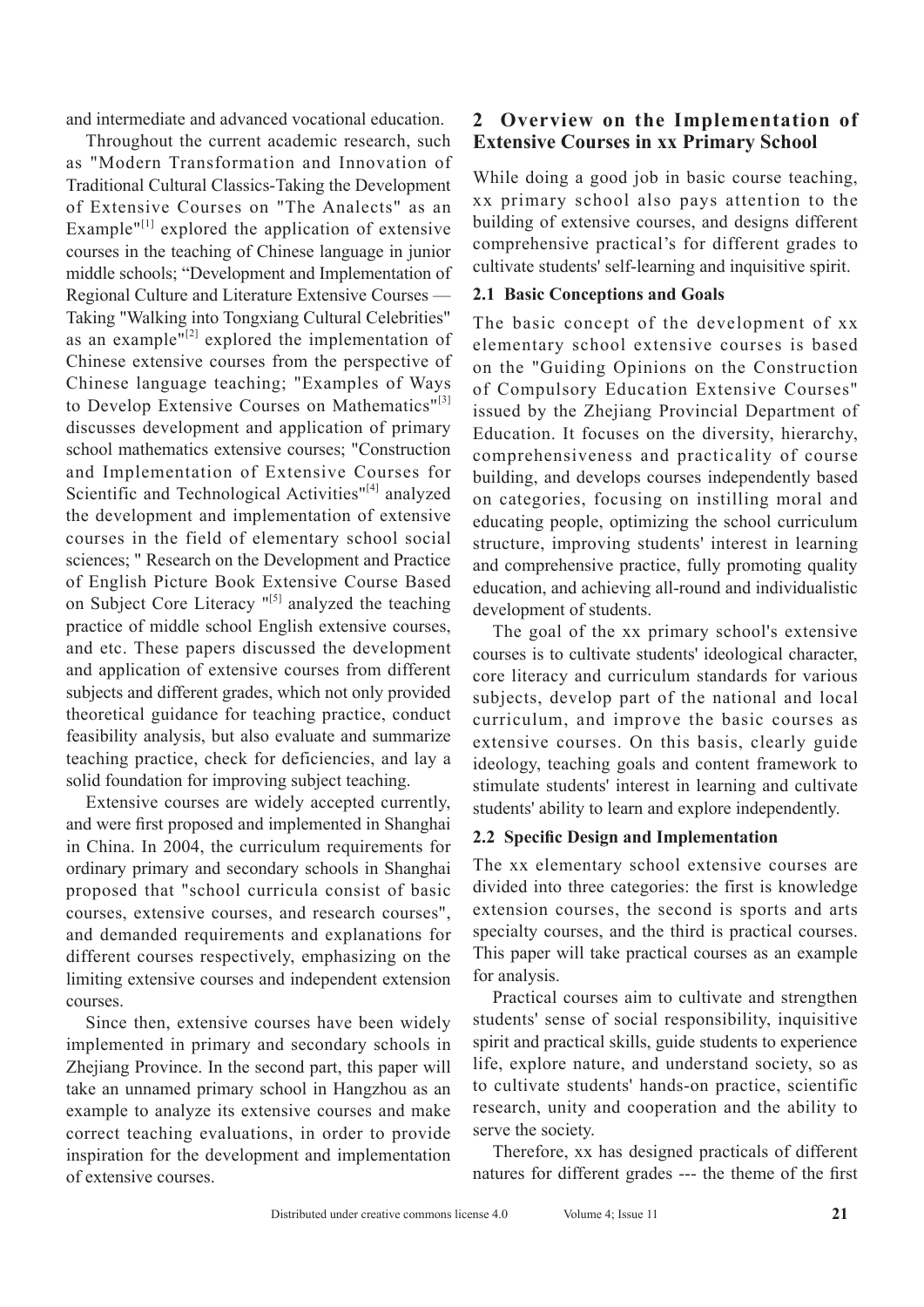grade outing exploration activity is "I'm alive" and the location is Hangzhou Wildlife Park, guiding students to explore nature and gain knowledge; the second grade outing exploration activity is themed "The generation game", and the locations are kindergartens, nursing homes, and nursing stations. It aims to let students experience and practice the social virtues of respecting the elderly and caring for the young, and enhance their sense of social responsibility; the theme of the third grade outing exploration activity is "Gateways to the world ——Airport", the venue is Hangzhou Xiaoshan International Airport. Through organizing activities, students can understand the society and improve their socializing, communication, cooperation, practical and inquisitive skills; the theme of the fourth grade outgoing exploration activity is "Different places, Similar lives", the location is Longmen Ancient Town, leading students to experience life, have their own understanding of the lives of the people in Longmen Ancient Town, discover the similarities of life, and love their hometown even more through exploration activities in the field $[6-8]$ .

In the process of planning out-going exploration practical activities, schools should proceed from the following aspects:

First develop an activity plan. According to students' learning and psychological characteristics, combined with students' interests, select practical activities suitable for groups of students of different grades to stimulate and cultivate students' interest and ability in self-learning and independent research.

Secondly, clarify the purpose of the exploration. What kind of course is the practical activity? It aims to cultivate students' abilities and combine them with inquisitive tasks. In the specific implementation process, the content of the course is optimized, the teaching purpose is realized, and the knowledge learning and the ability enhancement of students are promoted.

Refine the activity flow again. It is necessary to make good preparations for the activity, implement the personnel arrangement of teachers and early warning measures, do a good job in the safety education of students, and emphasize the awareness of recording<sup>[9-10]</sup>.

Finally, do a good job of teaching evaluation. Teaching evaluation is based on the direct feedback of the students' preference for courses and activities and grasp of knowledge, what experience they have gained and what are the shortcomings in the process of organization and implementation, so as to provide correct ideas for improving course construction and development.

#### **3 Conclusion**

In conclusion, in terms of cultivating students' self-management, obedience, execution, practical, communication, cooperation, socializing, language expression, self-learning and inquisitive skills, the extensive courses have the advantages that are not matched by other basic courses. Education in practice and activities is not only the general trend of education reform, but also an inevitable choice to effectively improve the overall quality of students and promote the overall development of students. Schools and teachers should focus on guidance in education and be committed to cultivating excellent talent with all-round development!

#### **References**

- [1] Cui ZY. The Design of Learning Strategies in Mini-game Project Teaching[J]. Jiangsu Education Research, 2017, 3.
- [2] Gu ML, Xiong WR. The Current Status and Improvement Strategies of Primary School Teachers' Extensive Courses Development [J]. Zhejiang Education Science, 2017, 02.
- [3] Taizhou Primary School's Outstanding Achievement Promotion Activity for Extensive Courses Construction in Tiantai Sentence Pattern [J]. Zhejiang Education Science, 2015, 12.
- [4] Wei W. Pay attention to method guidance, extensive course thinking——Research time for the construction of primary school mathematics expansion curriculum [J]. Shanghai Research on Education, 2010, 7.
- [5] Chen XH. The Development and Implementation of Primary School Extensive Courses under the Background of Deepening Curriculum Reform[J]. Zhejiang Education Science, 2017.05
- [6] Fan JY. Development and construction of extensive courses[J]. Jiaoxue Yuekan (Xiaoxue Ban), 2016, 08
- [7] Bao XZ. Dislocation and Correction of the Design of Extensive Course Objectives[J]. Jiaoxue Yuekan (Xiaoxue Ban), 2016, 10.
- [8] Shu YP. Construction and Implementation of Extensive Courses of Scientific and Technological Activities[J]. Jiaoxue Yuekan (Xiaoxue Ban), 2016, 04.
- [9] Hu HZ. Effective Practice of Extensive Courses under the Background of New Curriculum Reform——Taking Huashan